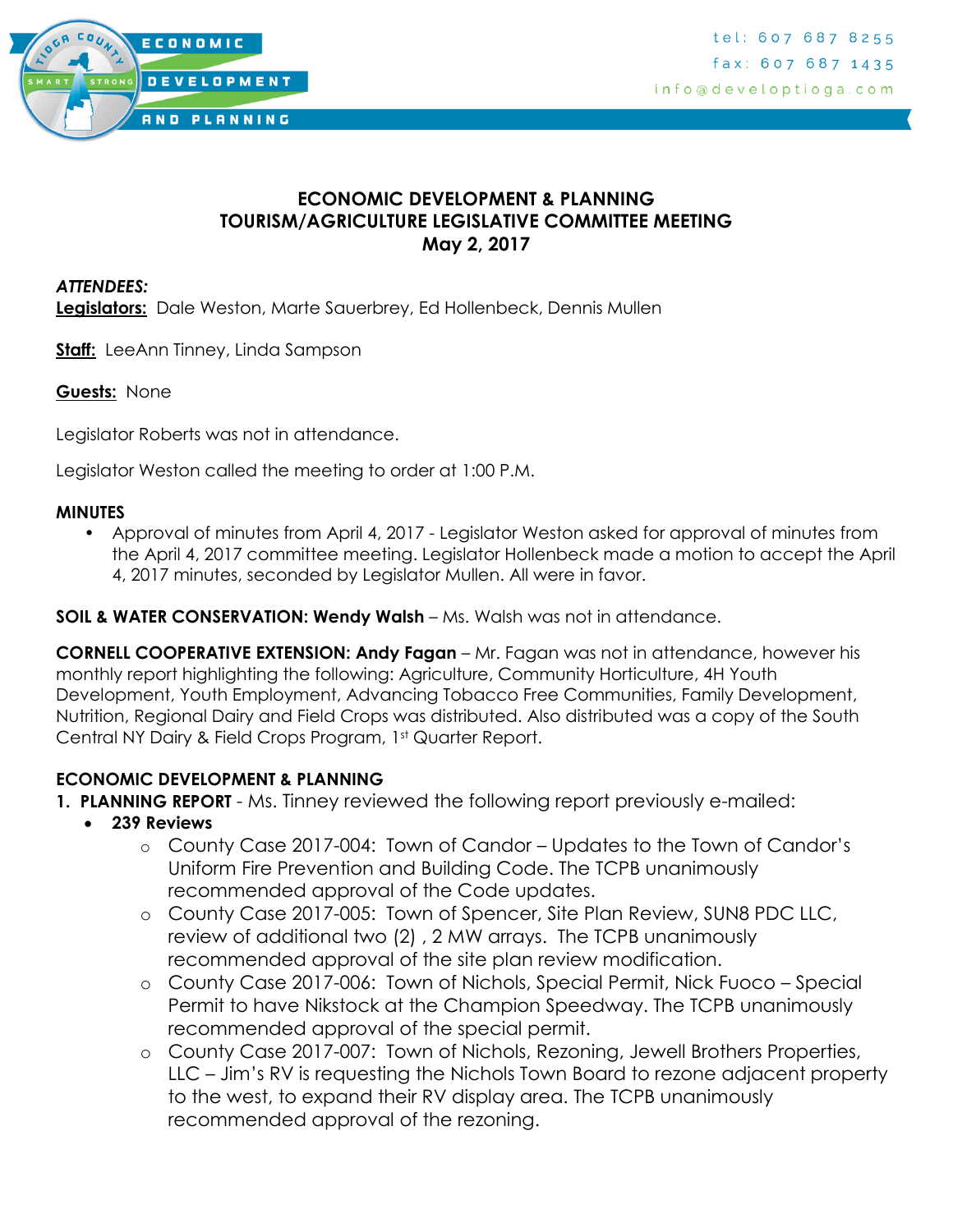- o County Case 2017-008: Town of Owego, Special Permit, Floodplain Development Permit and Area Variance, The Broadway Group – Applicant plans to construct and operate general retail store (Dollar General) on State Route 434. The TCPB recommended approval by majority vote the special permit, floodplain development permit and area variance.
- o County Case 2017-009: Town of Owego, Special Permit, Gail Gillette Applicant plans to establish a fitness facility at this property located at the intersection of Bodle Hill Road, Day Hollow Road and Day Hollow Road. The TCPB unanimously recommended approval of the outdoor special permit.
- o County Case 2017-010: Town of Owego, Special Permit and Floodplain Development Permit, W&W Nursery – Applicant plans to expand their business on this site to host events. The TCPB unanimously recommended approval the outdoor special permit and the floodplain development permit.

# **Municipal Plans**

- o Municipal Project Funding- assisting the Towns of Richford, Berkshire, and Villages of Spencer and Newark Valley with funding efforts for various projects.
- o Assisting the Town/Village of Spencer with Site Plan Review law updates.
- o Assisting the Town of Spencer with using a Unified Solar Permit process for solar PV array projects.
- o NYSERDA Clean Energy Communities this program was presented to Town Supervisors at the April COG meeting and will be presented separately to some Village Mayors.

### **Other**

- o Annual Agricultural District Inclusions for 2017 received certification from NYS Department of Agriculture and Markets; sent notifications to requesting property owners.
- o Completed and submitted the NYS Department of State Countywide Resiliency Planning Grant application for Tioga County.

**2. ECONOMIC DEVELOPMENT REPORT -** Ms. Tinney reviewed the following report previously emailed:

## **Outreach**

- o Tioga Opportunities Met with on 4/6
- o Leadership Tioga Made a presentation at Stateline Auto on 4/11; great class this year with about 25 participants.
- o Tioga County Council on Arts Met with the new Director, Christiana DiStefano on 4/12. It was a good meeting, good ideas exchanged. Ms. Tinney indicated Ms. DiStefano will be a nice asset to the community.
- o Finger Lakes Wine Country Tourism Marketing Association Attended the monthly meeting on 4/13; continue to learn a lot about marketing in the area on a high level.
- o Crown Cork & Seal Attended the ribbon cutting event planning meeting on 4/13.
- o Owego Apalachin School Board of Education Met with them on 4/13 & 4/26 to discuss Owego Gardens.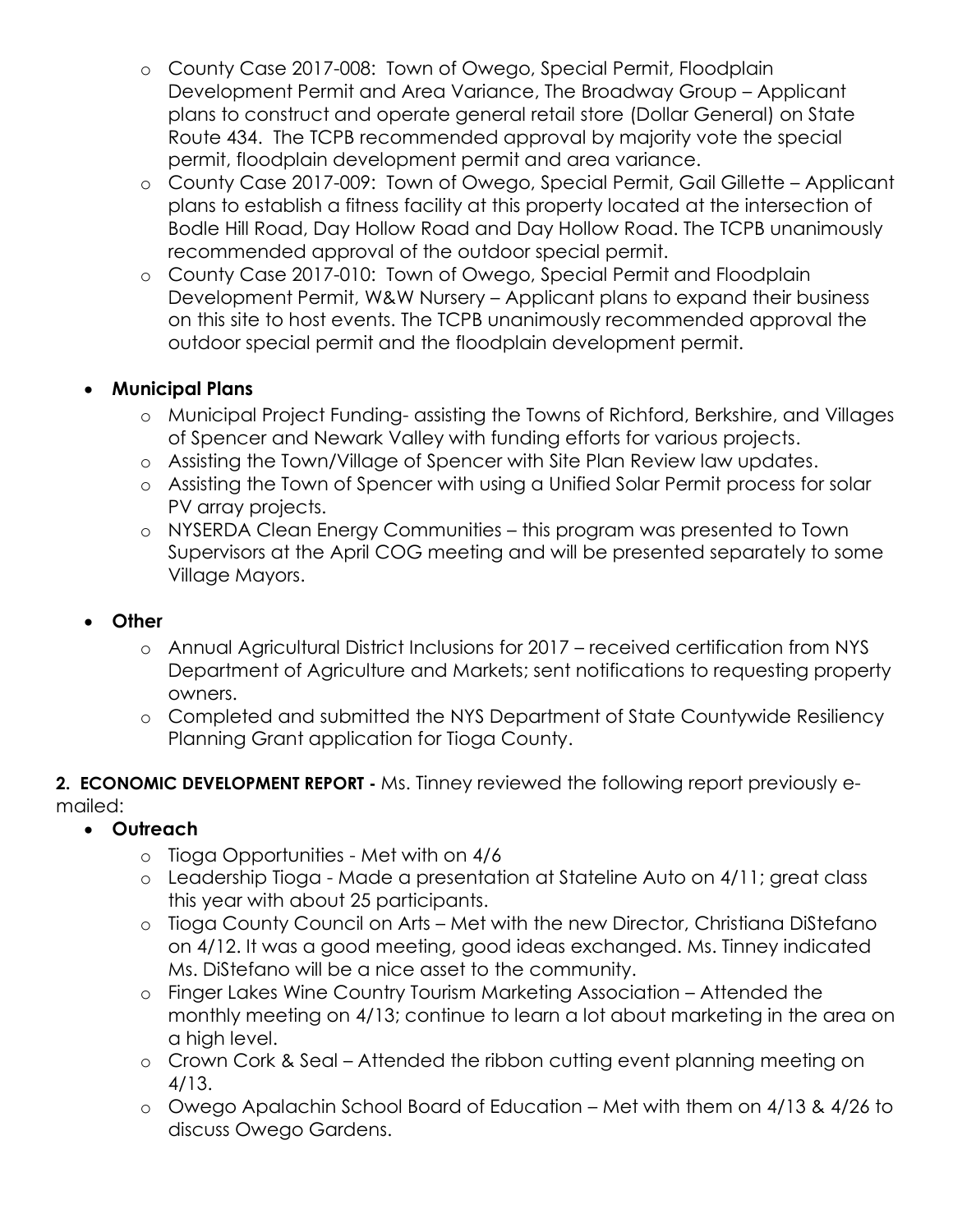- o Succession Planning Committee Met on 4/14; Ellen Pratt has been added to the committee. By January 2018, there should be a program in place and will then be able move people into the program. Ms. Tinney reported that the Department Heads have been very cooperative in analyzing and identifying the needs of their departments.
- o 100 Year Anniversary Women's Suffrage NY State
	- ▶ Tioga Women's Suffrage Committee met on 4/17
	- $\triangleright$  Waverly Rotary Made a presentation at their meeting on 4/27; also had an opportunity to visit the Waverly Museum as well as a personal tour of the items Mr. Merrill has at his house.
- o Spencer VanEtten School Board of Education Presented the DSun PILOT request on 4/19; they have offered a letter of support of the project.
- o Regional Council Ms. Tinney reported getting a better sense of how things work by attending the following meetings:
	- $\triangleright$  Executive Committee Met on 4/20
	- $\triangleright$  Advanced Manufacturing Work Group Met on 4/25
- o STREDC Met on 4/21; in the process of revisiting our loan programs now that some of the money has been received. We want to restructure how to we use the money and figure out the best way to get the money out to projects in our 8-county region.
- o Traffic Safety Board Annual meeting on 4/24; looked at and approved a couple of the grant requests. The dark intersection in Nichols where there is no streetlight was discussed and the sheriff's department is going to look at the situation. The visibility is poor and we are trying to encourage the Town of Nichols to put a streetlight there. The Traffic Safety Board will be sending a letter to the Town to address the situation.
- o Town of Nichols Met on 4/25.
- o Tioga County Not-for-Profit Network Ms. Jardine made a presentation on 4/26 regarding the consolidated funding application process for the Not for Profit organizations. The window for applying opened on May 1st and they have until the end to July to apply.
- o Village of Owego
	- $\triangleright$  Owego Gardens Ms. Tinney mentioned she spoke at the worksession about modifying the PILOT. The school did not agree to modify. At this point Home Leasing will be changing their classification from multi-unit to senior housing. There is still a \$3,200.00 gap which Ms. Tinney presented to the Village of Owego on 5/1 to see if the Town, the County and the Village would fill that gap. The answer is unknown at this time. Ms. Tinney also noted the Owego Gardens ribbon cutting is tomorrow, 5/3, at 11:00 AM.
	- ▶ Lake Street closing planning The Lake Street closing was originally going to start on May 8<sup>th</sup>, but is now going to be May 15<sup>th</sup>. Suez called for a meeting this morning, 5/2, with emergency personnel; the fire department, the sheriff and EMS were in attendance to make sure there is a plan in place in case of any emergency.

Not on the agenda, Ms. Tinney mentioned there is group putting together a campaign called "Walk Owego." Press releases and signage will be going out. There will be awards for number of steps people are making; all to create a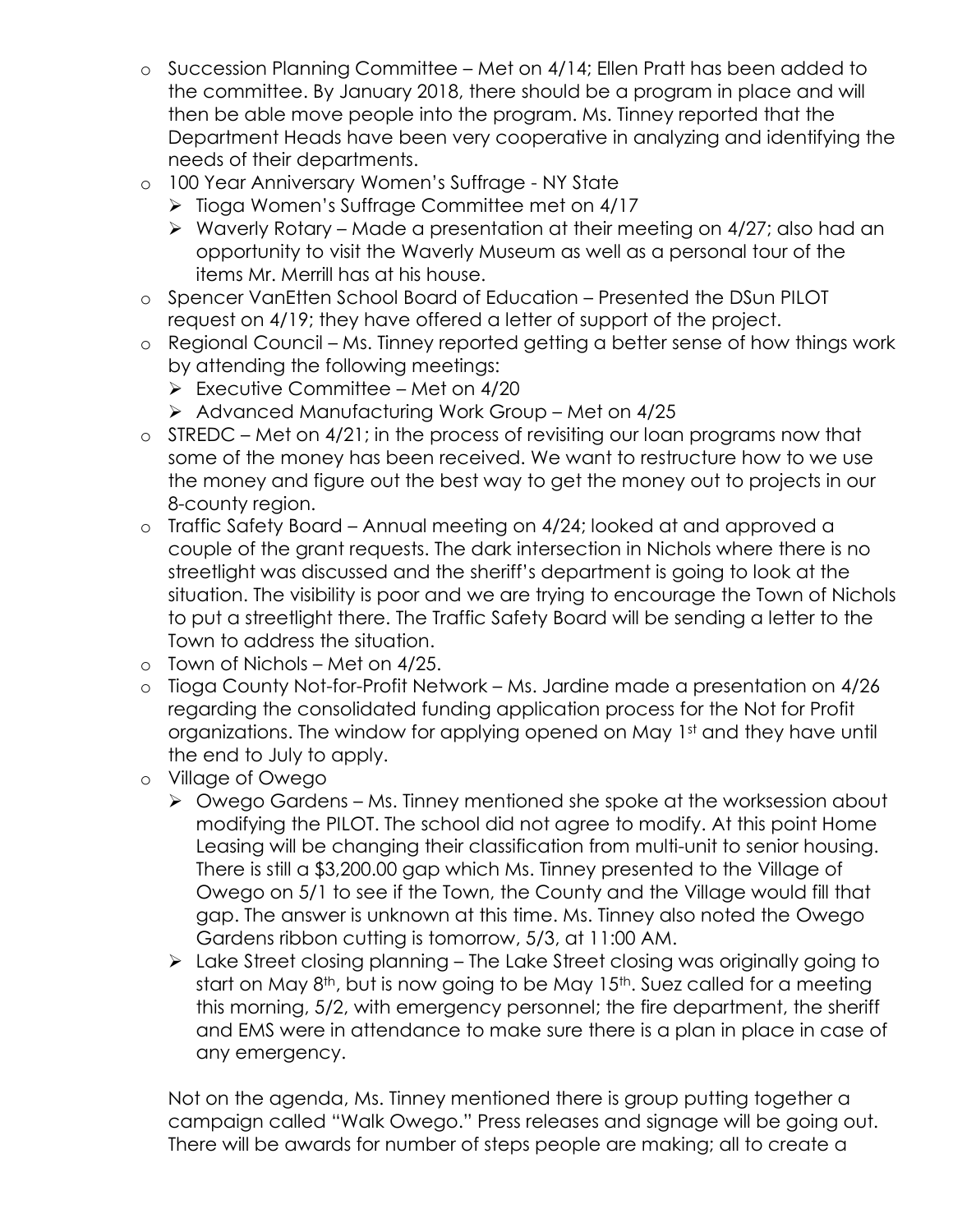positive spin on this project. Ms. Maffei, Tourism Director, is very involved with this campaign.

# **Project Updates**

- o Gateway This project is moving forward. We have met our NEPA requirements, the federal form of SEQR. At this point we are answering questions as they come up as the underwriting of the grant takes place. Ms. Woodburn is working on this project and hopefully we will hear news soon.
- o Parkview Ms. Saraceno continues to work on this project. The necessary paperwork has been sent out.
- $\circ$  FedEx The ribbon cutting and tour was on April 18<sup>th</sup>. The event was very well attended. Congressman Reed spoke and representatives from Senator Akshar's office were there, as well as Assemblyman Friend.
- o Owego Gardens Ribbon cutting and tour is tomorrow, May 3rd. Still working on the sanitary sewer rates.
- o Crown, Cork & Seal Ribbon cutting and tour is on May 9th; trying to get a State Representative to attend.
- o Upstate Shredding Funds have been awarded for the construction of the media separation plant has been awarded to LeChase Construction. This project should begin in the next couple weeks.
- o Distributed Sun A PILOT has been requested from the IDA for the Solar project and has been presented. It will be voted on by the IDA at the May 3rd meeting. Letters of support have been offered by the following:
	- $\triangleright$  SVE School district on 4/19
	- $\triangleright$  Town of Spencer on 4/27
	- $\triangleright$  Public Hearing on 4/27
- o Owego Freehold This is the tiny home pocket community that is being planned for development on a Central Ave. property. The IDA has agreed to move forward with the geotechnical on the property to make sure we will be able to build the deck structure. The initial indications are not good, so it may cost more than initially expected. We'll see what the results are. Ms. Tinney reported that Minka, the company that is designing the homes, has partnered with Home Central to print and is producing the materials to build these homes. The first one is being printed and is in production now in Owego.
- o Owego Gardens 2 This project is in jeopardy depending on what outcome of the first Owego Gardens.
- o Waverly Main Street Ms. Saraceno continues to work on this project.
- o Town of Berkshire A proposed retail project going to be located across from the post office.
- o Tioga Opportunities We are Assisting with a grant application to build family style housing they would like locate in the Loundsberry area to assist with the influx of jobs in that area. It would be a Minka Village of printed homes, not tiny homes, 2 & 3 bedroom homes, 12 units. There are challenges with the chosen site, but continue to push it through. Quick turn-around grant opportunity, zero match, up to over a million dollars for the project. Ms. Woodburn is working closely on this project to apply by May 23rd.
- **Small Business Development**